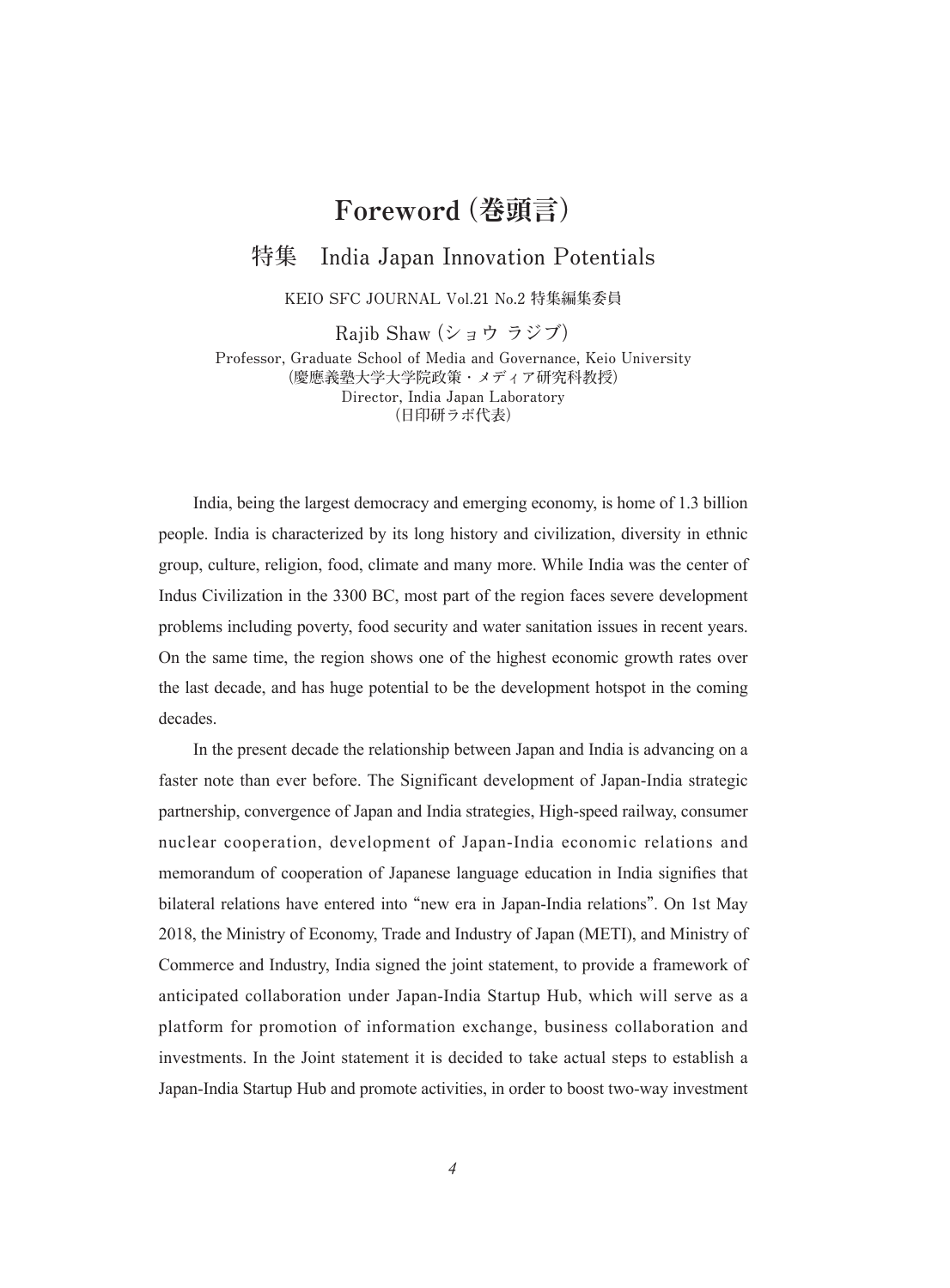for the development of Japan-India economic relationship. For initial stage it is decided to establish Japan-India Startup Hub in Bengaluru as an interface between Japanese and Indian companies, taking advantage of emerging startup ecosystem. It is also desired by Ministry of Economy, Trade and Industry of Japan (METI), and Ministry of Commerce and Industry India to explore the possibility of establishing the Hub in other locations.

In pursuance to expand the horizons of Japan-India relations, it is essential to maximize the interactions of human resource especially of the young generation of both nations and to attain this the institutional corporation may play a significant role. As Ex-Prime Minister Abe said, **"**solid Japan-India relations are international public goods that support regional order**"** and to substantiate this youth associated with premier educational institute of technology, commerce, humanity and law are required to be involved to bring out best from their potential and to create a platform to provide opportunities to public to get involved to realize the vision of our international relations. Henceforth, the premier educational Institutes of India and Japan collectively needs to come forward to work together to create generation of expertise human resource who will engage at large level to execute the **"**Japan and India Vision 2025 Special Strategic and Global Partnership Working Together for Peace**"**.

Keeping this in mind, in 2019, Keio University established its first India Japan Laboratory (www.indiajapanlab.org) in SFC to collectively address, analyze, learn and nurture the issues related to India and Japan and beyond, and make it more relevant to the global communities. Among the difficult COVID-19 time, the IJL has been promoting exchanges of ideas among young students, practitioners and professionals in these two countries through organizing lecture series, webinars, online hackathon, bilateral and multilateral research projects and research publications.

The year 2022 marks 70 years of bilateral collaboration between Japan and India. On this timing, this special volume is a modest attempt to highlight some of the key and emerging issues of India and Japan including technology, IT and its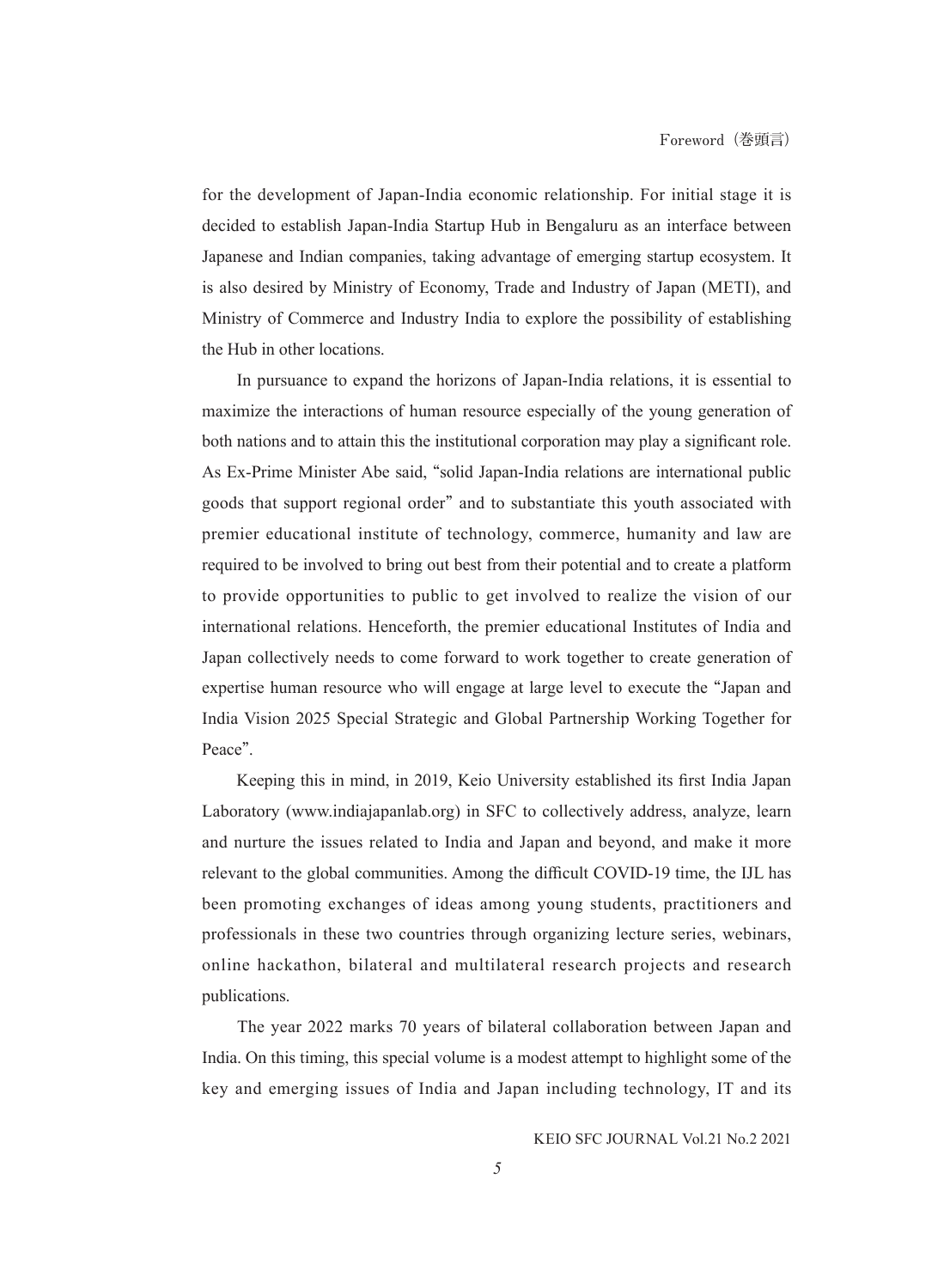ecosystem, yoga, music and development issues like water security etc. Hope, this will encourage young students and researchers to undertake innovative action and research in their respective areas of interest.

 **最大の民主主義国であり、新興経済国であるインドには、13 億人の人々が 暮らしています。インドの特徴は、その長い歴史と文明、民族、文化、宗教、 食べ物、気候などの多様性にあります。インドは紀元前 3300 年にインダス文 明の中心地でありましたが、近年、地域の大部分が貧困、食料安全保障、水 の衛生問題などの深刻な開発問題に直面しています。一方で、この地域は過 去 10 年間で最も高い経済成長率を示しており、今後数十年の間に開発のホッ トスポットとなる大きな可能性を秘めています。**

 **現在、日本とインドの関係は、かつてないほど急速に進展しています。日 印戦略的パートナーシップの著しい発展、日印戦略の収束、高速鉄道、民生 用原子力協力、日印経済関係の発展、インドにおける日本語教育の協力覚書 などは、二国間関係が"日印関係の新時代"に入ったことを示しています。 2018 年 5 月 1 日、日本の経済産業省とインドの商工省は共同声明に署名し、 情報交換、ビジネス協力、投資の促進のためのプラットフォームとなる「日 印スタートアップ・ハブ」の下で、期待される協力の枠組みを提供すること になりました。共同声明では、日印経済関係の発展のため、双方向の投資を 促進するために、日印スタートアップ・ハブの設立と活動の促進に向けて、 実際のステップを踏んでいくことが決定されています。初期段階では、新興 のスタートアップ・エコシステムを活用し、日本企業とインド企業のインター フェースとして、ベンガルールに日印スタートアップ・ハブを設立することを 決定しました。また、日本の経済産業省とインド商工省は、他の地域でのハ ブ設立の可能性を検討することを希望しています。**

 **日印関係の幅を広げるためには、両国の若い世代を中心とした人材の交流 を最大化することが不可欠であり、そのためには機関投資家向けの企業が重 要な役割を果たすことになります。安倍前首相が「確かな日印関係は、地域 秩序を支える国際公共財である」と述べたように、このことを実証するため**

*6*